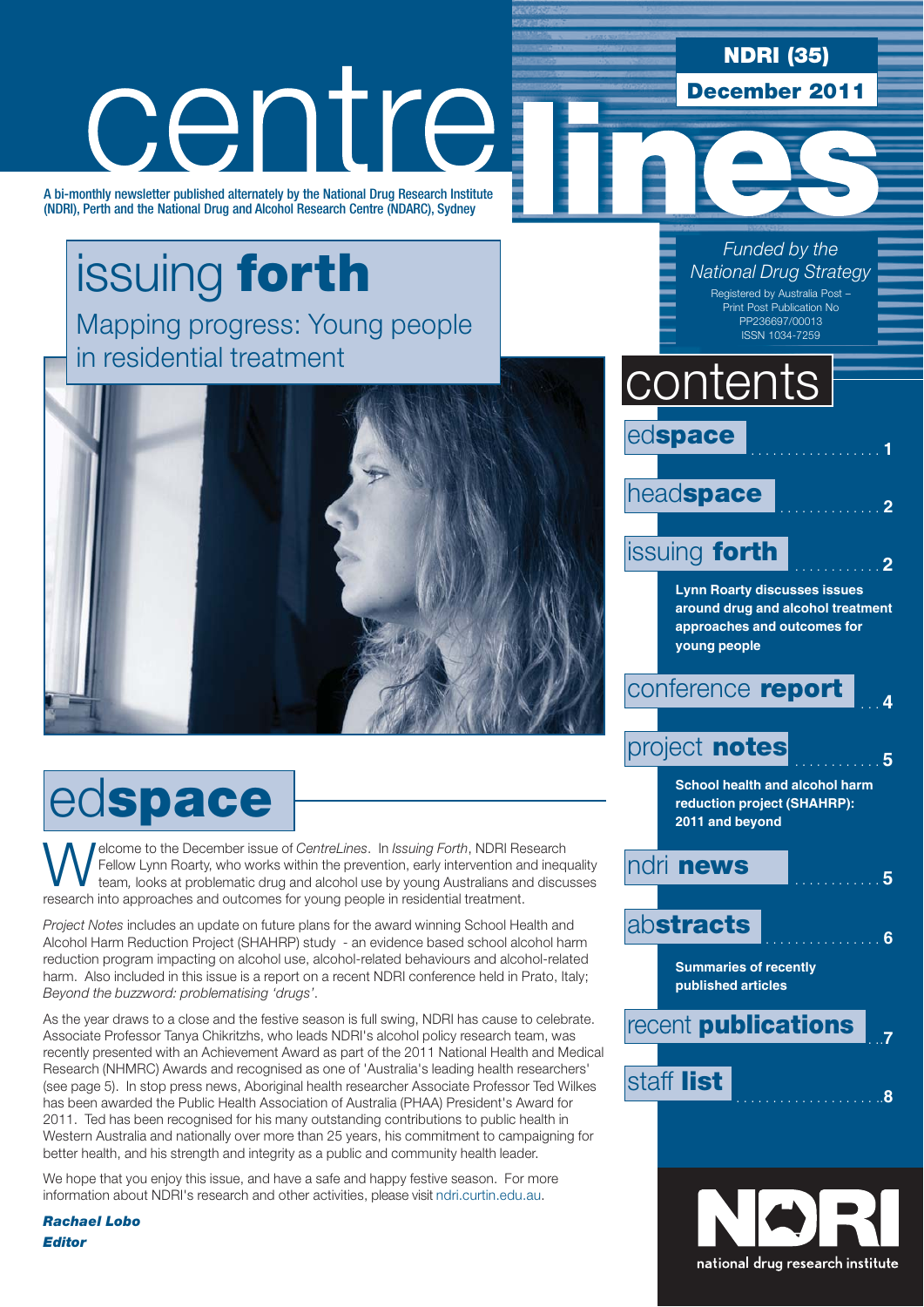### centre lines

### head**space**

s Lynn Roarty indicates, there is<br>
increasing concern about drug u<br>
among young people. For many<br>
people this has been driven by images increasing concern about drug use people, this has been driven by images on the nightly news, particularly of drunken people at large scale events causing harm to themselves and others. Whilst the majority of young people do not have severe alcohol or other drug problems, and while few become dependent, there is a need to better target prevention and treatment services towards young people.

Unfortunately, despite some notable exceptions, there is limited understanding of the wants and needs of young people. What are the most attractive and effective treatment approaches? How do we make services to young people more accessible? How do we turn this into practice guidelines and workforce development?

While treatment outcome research is one critical element of responding to these questions, better identification of the needs and wants of young people, through their own voices, is equally important.



Lynn and her colleagues seek to provide the opportunity for those voices to influence our endeavours. **cl**

*Steve Allsop Director*

# issuing **forth**

### Mapping progress: Young people in residential treatment

There is presently an increased focus<br>
on problematic drug and alcohol use<br>
by young Australians. Public concern<br>
orgund this issue is beightened by a 24 bou on problematic drug and alcohol use around this issue is heightened by a 24-hour news cycle with recurrent information around binge drinking, newspaper reports and television images of large gatherings of 'drug and/or alcohol-fuelled youth' confronting police, and, towards the end of each year, advice for parents and the general public on necessary precautions and risks around such events as 'Schoolies' or 'Leavers'.

Adolescent experimentation with drugs and alcohol is considered 'relatively' normative in Australian culture<sup>1</sup>. That is, a significant number of young people will at least occasionally use alcohol and less frequently other drugs. Indeed, drug use has been described as *an important source of status and recreation for young people*2,3. While a range of harms can arise, only a small number of young people become dependent4 - most risks appear to be related to acute effects, or intoxication. However, there is some concern that earlier initiation into drug and alcohol use is particularly risky5, and current levels of risky drug use amongst adolescents generally, and young women in particular, are raising concern6.

The 2008 Australian Secondary Students' Alcohol and Drug Survey (ASSAD) reported that 23.6% of males and 21.6% of females aged 12-17 had consumed alcohol in the week prior to the survey. At age 17, 46% of males and 37% of females were classified as 'current drinkers', that is, they reported consuming alcohol in the week prior to the survey. Six percent of males and 6.6 percent of females had consumed alcohol at high

risk/risky levels on one occasion in the week prior to the survey, with slightly more girls than boys drinking at risky levels in each year between ages 13-16 7 (pp 37-38). In the older youth cohort, the 2007 National Drug Strategy Household Survey found that 19% of young men and 16% of young women aged 18-24 reported regularly (at least once a week over the previous 12 months) engaging in high risk/risky drinking8 (p 2). Of course these may be conservative figures as there is reason to believe that surveys tend to underestimate consumption.

#### **Drug and alcohol related harms**

The potential for harms to young people engaging in risky drug use is well established in the literature<sup>5, 9, 10</sup>. These young people face significantly increased risks to their health and wellbeing, including anxiety and depression, difficulties with schooling and employment, and family dysfunction. They also risk greater exposure to violence (including sex-related violence), trauma, and post-traumatic stress disorder (PTSD)1, 11-14. Young women of childbearing age who drink alcohol are vulnerable to additional risks around pregnancy and alcohol-related harms to their unborn babies15. There is evidence to suggest that young women who drink at risky levels and have a family history of breast cancer are also at increased risk of benign breast disease and, in turn, of developing breast cancer16. How well young people 'manage' the risk of harms is dependent upon a range of individual and systemic factors, including biological and personal attributes, social and academic functioning, relationships with

family and peers, and developmental and environmental factors4, 5, 17-20.

In Western Australia, the Commissioner for Children and Young People recently sought the views of young people themselves about alcohol-related harms. The responses from participants make it clear that not all young people drink, while for those who do the majority do not report drinking to excess<sup>21</sup>. Nonetheless, drinking alcohol to 'become drunk' was identified by many of the young people (aged 14 to 17 years) taking part in the consultation as a cultural 'norm' for their peer group. These young people, drinkers and non-drinkers alike, were knowledgeable and concerned about the harms caused by alcohol-related violence, identifying verbal abuse, physical harm, damage to friendships and to reputations, family conflict, and potential legal ramifications, as negative outcomes of excess alcohol consumption. They also had concerns about taking care of friends who had had too much to drink, and expressed some uncertainties around the consequences of contacting parents in these circumstances.

#### **Treatment approaches and outcomes**

Adolescent patterns of drug and alcohol use differ from those of adults in a variety of ways. They are more likely to have shorter histories of use, but are also more likely to be polydrug users, to progress more rapidly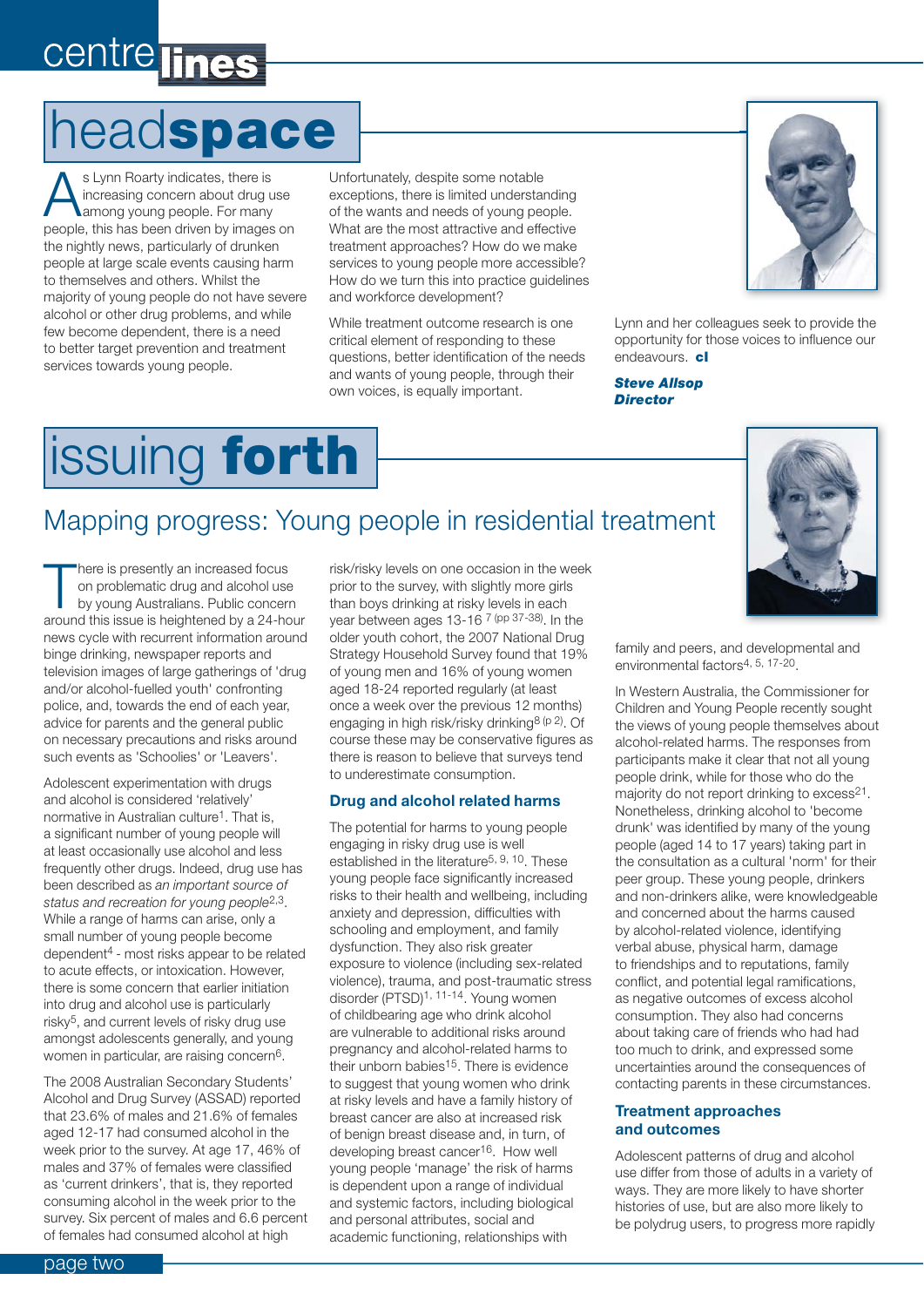to harmful use, and to engage in heavy episodic drinking, than are adults22-24. Those adolescents who enter treatment have a higher rate and more rapid onset of relapse after treatment23,25.

Contemporary research notes an historical failure to recognise the unique and complex needs of adolescents in approaches to treatment26-29. As well as a time of physical and psychological change, of asserting autonomy and beginning to act independently in the world, adolescence is also for many young people a time for sensation-seeking and testing limits and, as a consequence, a time of increased vulnerability. These biological, psychological, social and transitional developmental features of adolescence have been recognised by services and in the literature as essential ingredients for positive and productive assessment of and responses to the treatment needs and outcomes for adolescents affected by drug problems22, 30-32. Treatment approaches, in other words, need to be developmentally appropriate, attractive, and meaningful for the young people accessing the services.

Recent research indicates that this recognition has not yet been translated into a significant evidence base of developmentally informed treatment approaches<sup>31</sup>. Even research into the views of young people on their treatment experiences is relatively scarce<sup>33</sup>. A qualitative study conducted in 2003 identified those programs that offered concrete assistance with family issues or schooling, offers of after care, the provision of shelter and structure, and respite from their usual environment, as those things young people found most useful in residential care23, 34. Outcomes from the 2005 National Survey on Drug Use and Health in the United States<sup>35</sup> reported that very few adolescents who had undergone treatment described positive outcomes. Findings from a recent Australian study suggest that young people respond well to programs that encompass 'recreational, creative and vocational experiences' – with activities such as art therapy, vocational education, and journaling all eliciting support and participation by the young people<sup>33 (p538)</sup>.

Other researchers have noted that there are still too few assessments of the quality, availability, and effectiveness of adolescentonly treatment programs29, 32, 36. A range of problems have been identified in those outcome studies of adolescent residential programs that have been undertaken, including methodological variation, and systemic barriers such as caseload size and staff time and resources<sup>37</sup>. It has been argued that, rather than more large quantitative studies, there is a need to add a stronger qualitative element to our research

to help inform staff about the needs, wants and expectations of the diverse clients they serve and the kinds of services they can provide38.

#### **Current research**

Researchers from the *Prevention, early intervention and inequality team* and the *Substance use among Indigenous Australians team* at NDRI, together with a multidisciplinary team of colleagues from other universities, government, and non-government organisations#, are currently engaged in an Australian Research Council (ARC) Linkage project to develop a narrative-based approach to mapping young people's progress in residential rehabilitation services. This project builds on preliminary qualitative work carried out in 2007/2008 in two Perth-based drug and alcohol services for young people<sup>12</sup>. This earlier research involved one of the researchers spending time in each of the services over a period of five months, observing and participating in day-to-day activities and conducting one-on-one interviews with some young service consumers. These data, together with documentary material and interviews with staff, formed the basis for the development of narratives around a five-stage framework reflecting the continuum along which the young people travelled – not always in a linear fashion - in treatment. The framework's five stages, similar to the 'stages of change' model proposed by Prochaska and colleagues39, see the young people move from a state of disengagement, through resistance, reflection and realisation, to imagining a future and, finally, towards more realistic and tangible plans for their futures.

Very broadly, the current project aims to develop an approach to outcomes mapping for young people in residential rehabilitation services that is accessible for and responsive to the complex needs and life stories of the young people in the services, as well as producing meaningful data for practitioners. Our expectation is that it will provide a qualitative map that captures, at two or three points in time and from multiple viewpoints, a useful visual representation of the journey the young people have taken during their time in the services.

To date, the project has established the validity of the qualitative framework of stages and identified five broad dimensions that are common to each - social, emotional and psychological, physical, drug use, and developmental - and the differing aspects of life within each of these dimensions. For example, the social dimension contains aspects pertaining to the young person's family, peers, partner, and society at large. The narrative approach taken has revolved

around the writing of narrative 'sets' for each stage, and for each aspect within the five dimensions. Creating narratives about ourselves and our lives is something we all do and something we can all probably relate to. These 'stories' we tell to and about ourselves grow and change, reflecting different aspects of ourselves in different situations and over time – for example, the story a young person might tell her or himself or others will likely change in treatment as health improves, energy increases, and an awareness of other life possibilities emergeseg 40, 41. In writing the narratives, we have attempted to capture these changes, drawing both from the data collected in the foundation research, and the expertise of the research associates on the project who are working with the young people in the services. The narratives we have constructed use language the young people are most likely to recognise as relevant to their own lives and situations – that of other young people who have been in similar situations.

The resultant mapping 'tool' is presently being trialled in a number of services, here in Perth, and in New South Wales where other project partners are based. Feedback from both the young people and service providers has thus far been largely positive. The narrative-based mapping approach appears to be both more approachable and more engaging for the young people than are many of the quantitative measures currently in use. Staff have also commented that it is easy and quick to use, an important consideration for time-poor practitioners and, at least in the initial stages of their stay, for young people who are likely to be under considerable stress.

#### **Conclusion**

Recreational drug and alcohol use is common among young people in Australia, and for most such use will not impact significantly on their everyday lives. For those young people with problematic substance use issues, however, there are increased risks of health and life-related harms. There is a demonstrated need to understand the factors that lead to best practice in treatment and to positive outcomes for these young people. The shift in recent years towards integrating adolescent-specific developmental domains in treatment strategies is one of the ways in which these issues are being addressed. There is also a growing recognition that the voices of young people themselves are a valuable resource for the development and progress of treatment programs and outcome measures that are appropriate, meaningful, and successful. **cl**

*Lynn Roarty Research Fellow*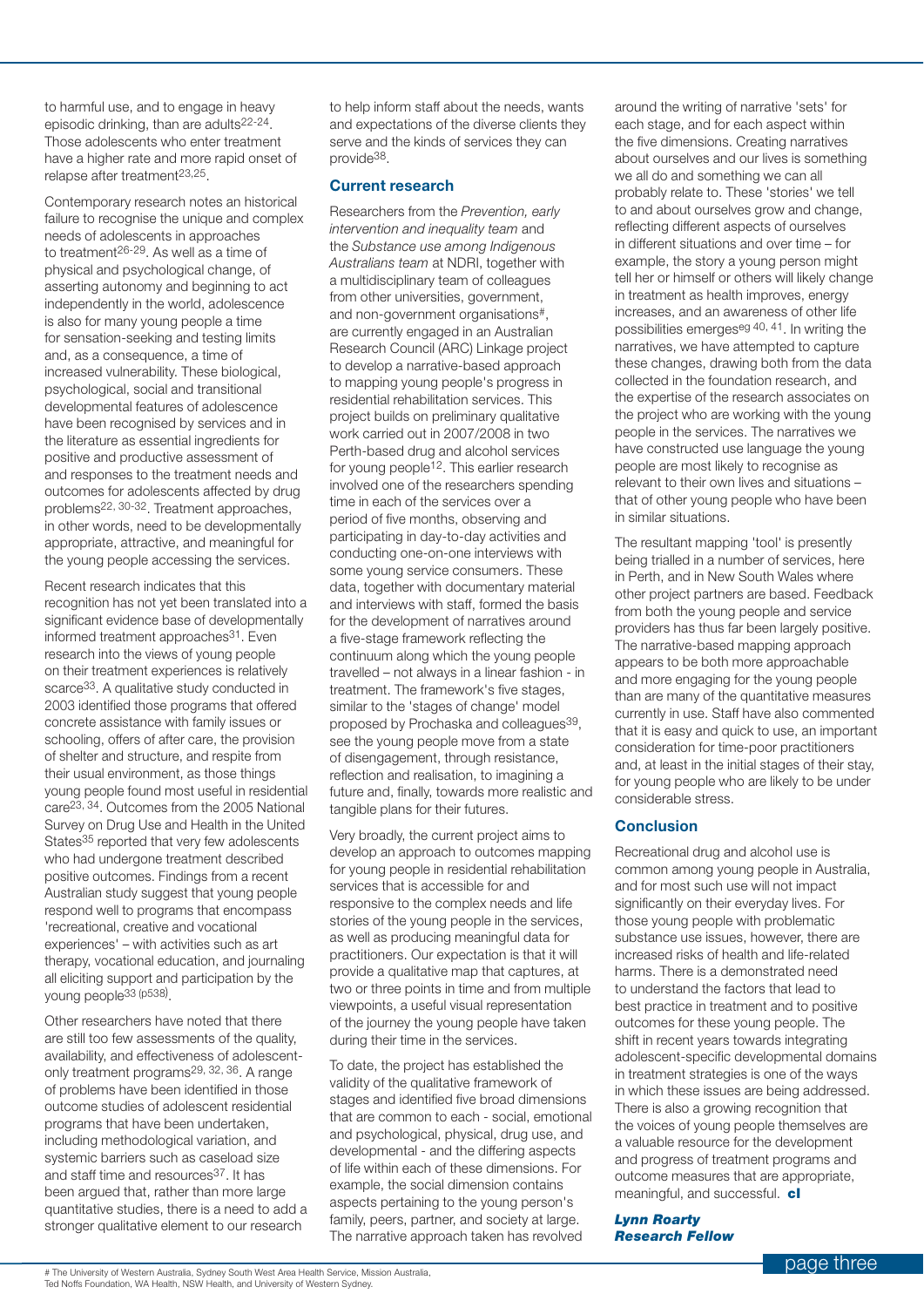### centre lines

# issuing **forth continued...**

#### **References**

- 1. Prior M, Sanson A, Smart D, Oberklaid F. Research Report No. 4. Pathways from infancy to adolescence: Australian Temperament Project 1983-2000. Canberra: Australian Institute of Family Studies; 2000.
- 2. Fletcher BW, Grella CE. Preface to the Jar special issue: the drug abuse treatment outcome studies for adolescents. Journal of Adolescent Research. 2001;16(6):537-44.
- 3. Henderson S, Holland J, McGrellis S, Sharpe S, Thompson R. Inventing adulthoods: a biographical approach to youth transitions. London: Sage; 2007.
- 4. Gowing L, Proudfoot H, Henry-Edwards S, Teesson M. Evidence supporting treatment: the effectiveness of interventions for illicit drug use. Canberra: Australian National Councill on Drugs; 2001.
- 5. Loxley W, Toumbourou J, Stockwell T. The prevention of substance use, risk and harm in Australia: a review of the evidence. Canberra: Department of Health and Ageing; 2004.
- 6. Carr-Gregg MRC, Enderby KC, Grover SR. Risk-taking behaviour of young women in Australia: screening for healthrisk behaviours. Medical Journal of Australia. 2003;178:601-4.
- 7. White V, Smith G. Australian secondary school students use of tobacco, alcohol, and over-the-counter and illicit substances i 2008. Victoria: The Cancer Council; 2009.
- 8. Australian Bureau of Statistics. Risk taking by young people. Australian Social Trends (cat no 41020). Canberra: Australian Bureau of Statistics; 2008.
- 9. Bukstein OG, Winters K. Salient variables for treatment research of adolescent alcohol and other substance use disorders. Addictions. 2004;99:23-37.
- 10. Fletcher A, Calafat A, Pirona A, Olszewski D, editors. Young people, recreational drug use and harm reduction. Luxembourg: Publications Office of the European Union; 2010.
- 11. Ford II JH, Green CA, Hoffman KA, Wisdom JP, Riley KJ, Bergmann L, et al. Process improvement needs in substance abuse treatment: admissions walk-through results. Journal of Substance Abuse Treatment. 2007;33:379-89.
- 12. Wilson M, Saggers S, Wildy H. Outcome measures for young people attending substance misuse services for detoxification and residential rehabilitation in Perth, Western Australia. Perth: Centre for Social Research, Edith Cowan University2008.
- 13. Staiger PK, Melville F, Hides L, Kambouropoulos N, Lubman DI. Can emotion-focused coping help explain the link between posttraumatic stress disorder severity and triggers for substance use in young adults? Journal of Substance Abuse Treatment. 2009;36:220-6.

patterns: differences by birth cohorts. Journal of Drug Issues. 2001;31:1039-62.

- 15. NH&MRC. Australian guidelines to reduce health risks from drinking alcohol. Canberra: National Health & Medical Research Council; 2009.
- 16. Berkey CA, Tamimi RM, Rosner B, Frazier AL, Colditz GA. Young women with family history of breast cancer and their risk factors for benign breast disease. Cancer Wiley Online Library Published online 14 November 2011 doi 101002/ cncr26519. 2011.
- 17. National Treatment Agency for Substance Misuse. Getting to grips with substance misuse among young people. The data for 2007/08. London: National Treatment Agency for Substance Misuse2009.
- 18. National Treatment Agency for Substance Misuse. Young people's specialist substance misuse treatment. Exploring the evidence. London: National Treatment Agency for Substance Misuse2009.
- 19. Stockwell T, Toumbourou JW, Letcher P, Smart D, Sanson A Bond L. Risk and protection factors for different intensities of adolescent substance use: when does the prevention paradox apply? Drug and Alcohol Review. 2004;23:67-77.
- 20. Dodd J, Sagger S. The impact of drug and alcohol misuse on children and families. Canberra: Australian Research Alliance for Children and Youth; 2006.
- 21. Commissioner for Children and Young People WA. Speaking out about reducing alcohol-related harm on children and young people. The views of Western Australian children and young people. Perth: Commissioner for Children and Young People; 2011.
- 22. Brown SA. Measuring youth outcomes from alcohol and drug treatment. Addiction. 2004;99(Suppl. 2):38-46.
- 23. Currie E. "It's our lives they're dealing with here": some adolescent views of residential treatment. Journal of Drug Issues. 2003;33(4):833-64.
- 24. Milne B, Bell J, Lampropoulos B, Towns S. Alcohol, drugs and Australian young people. International Journal of Adolescent Medicine and Health. 2007;19(3):245-53.
- 25. Wisdom JP, Gogel LP. Perspectives on adolescent residential substance abuse treatment: when are adolescents done? Psychiatric Services. 2010;61:817-21.
- 26. Etheridge RM, Smith JC, Rounds-Bryant JL, Hubbard RL. Drug abuse treatment and comprehensive services for adolescents. Journal of Adolescent Research. 2001:16(6):563-89
- 27. Flanzer J. The status of health services research on adjudicated drug-abusing juveniles: selectedquestions and remaining questions. Substance Use & Misuse. 2005;40:887- 911.
- 28. Hser YI, Grella CE, Hubbard RL, Hsieh SC, Fletcher BW, Brown BS, et al. An evaluation of drug treatments for adolescents in four US cities. Archives of General Psychiatry. 2001;58:689-95.
- 29. Knudsen HK. Adolescent-only substance abuse treatment: availability and adoption of components of quality. Journal of Substance Abuse Treatment. 2009;36(2):195-204.
- 30. Colby SM, Lee CS, Lewis-Esquerre J, Esposito-Smythers C, Monti PM. Adolescent alcohol misuse: methodologi for enhancing treatment research. Addiction. 2004;99(Suppl. 2):47-62.
- 31. Wagner EF. Developmentally informed research on the effectiveness of clinical trials: a primer for assessing how developmental issues may influence treatment responses among adolescents with alcohol use problems. Pediatrics. 2008;121:S337-S47.
- 32. Wagner EF. Improving treatment through research: directing attention to the role of development in adolescent treatment success. Alcohol Research & Health. 2009;32:67-75.
- 33. Foster M, Nathan S, Ferry M. The experience of drugdependent adolescents in a therapeutic community. Drug and Alcohol Review. 2010;29:531-9.
- 34. Currie E, Duroy TH, Lewis L. Qualitative explorations of adolescents in treatment. Journal of Drug Issues. 2003;33(4):769-76.
- 35. SAMHSA. Results from the 2004 National Survey on Drug Use and Health: national findings. United States: Substance Abuse and Mental Health Services Administration; 2005.
- 36. American Association of Children's Residential Centers. Redefining residential: performance indicators and outcomes. Residential Treatment for Children & Youth. 2009;26(4):241-5.
- 37. Butler LS, Little L, Grimard AR. Research challenges: implementing standardized outcome measures in a decentralized, community-based residential treatment program. Child & Youth Care Forum. 2009;38(2):75-90.
- 38. Bell E. Time, space and body in adolescent residential services: re-imagining service research. Addiction Research and Theory. 2007;15(1):97-111.
- 39. Prochaska JO, DiClemente CC, Norcross JC. In search of how people change. Applications to addictive behavioursAm Psychol 47:1102. American Psychologist. 1992;47(9):1102- 14.
- 40. Mishler EG. Historians of the self: restorying lives, revising identities. Research in Human Development. 2004;1(1&2):101-21.
- 41. Taieb O, Revah-Levy A, Moro MR, Baubet T. Is Ricoeur's notion of narrative identity useful in understanding recovery in drug addicts? Qualitative Health Research. 2008;18(7):990-1000.

14. Joshi V, Grella CE, Hser YI. Drug use and treatment initiation

### conference **report**

#### Beyond the buzzword: Problematising 'drugs'

#### *3-5 October 2011, Prato, Italy*

Early October saw NDRI's research activity and collaborative networks expand into Europe via the leading role staff took in an international conference on drug use entitled *Beyond the buzzword: Problematising 'drugs'*. Organised in collaboration with Monash University's School of Political and Social Inquiry and the Centre for Population Health at the Burnet Institute, the conference was held at Monash University's Prato campus, located just outside Florence, Italy. The conference attracted over 50 participants, all of whom are involved in research bringing together social theory and innovative methodologies to produce new understandings of drugs and drug consumption. Opened by Professor David Moore, head of NDRI's Ethnographic

Research Program, the conference promoted the international journal Professor Moore edits, *Contemporary Drug Problems*, offering a unique forum in which drug researchers could present original research in an atmosphere attuned to the value of social theory in re-imagining drug use and the challenges it presents.

Keynote speakers for the conference were Professor Robin Room, Director of the AER Centre for Alcohol Policy Research in Melbourne, and Dr Helen Keane, Senior Lecturer in the School of Sociology at the Australian National University in Canberra. Professor Room's day 1 plenary presentation set the context for later sessions by analysing the language used over time to describe and label alcohol and other drug use and the problems associated with it. On day 2, Dr Keane's plenary presentation provided a different but equally valuable contextualising analysis in her discussion of the debates currently circulating around addiction terminology for the forthcoming edition of the DSM (Diagnostic and Statistical Manual of Mental Disorders, due out in 2013). Sessions on policy, stigma, gender, consumer involvement, youth and popular culture, among others, drew on and added to these contextualising discussions.

The conference committee – Dr Robyn Dwyer (NDRI), Associate Professor Suzanne Fraser (Monash University), Professor Moore, Dr Mark Stoové (Burnet Institute) and Nicola Thomson (NDRI) – is currently evaluating the conference based on delegate feedback, and the results will inform planning for a second conference, planned for 2013. The 2011 conference program and abstracts are available at: http://ndri.curtin.edu.au/local/docs/pdf/ conferences/cdp\_2011\_program\_and\_ abstracts.pdf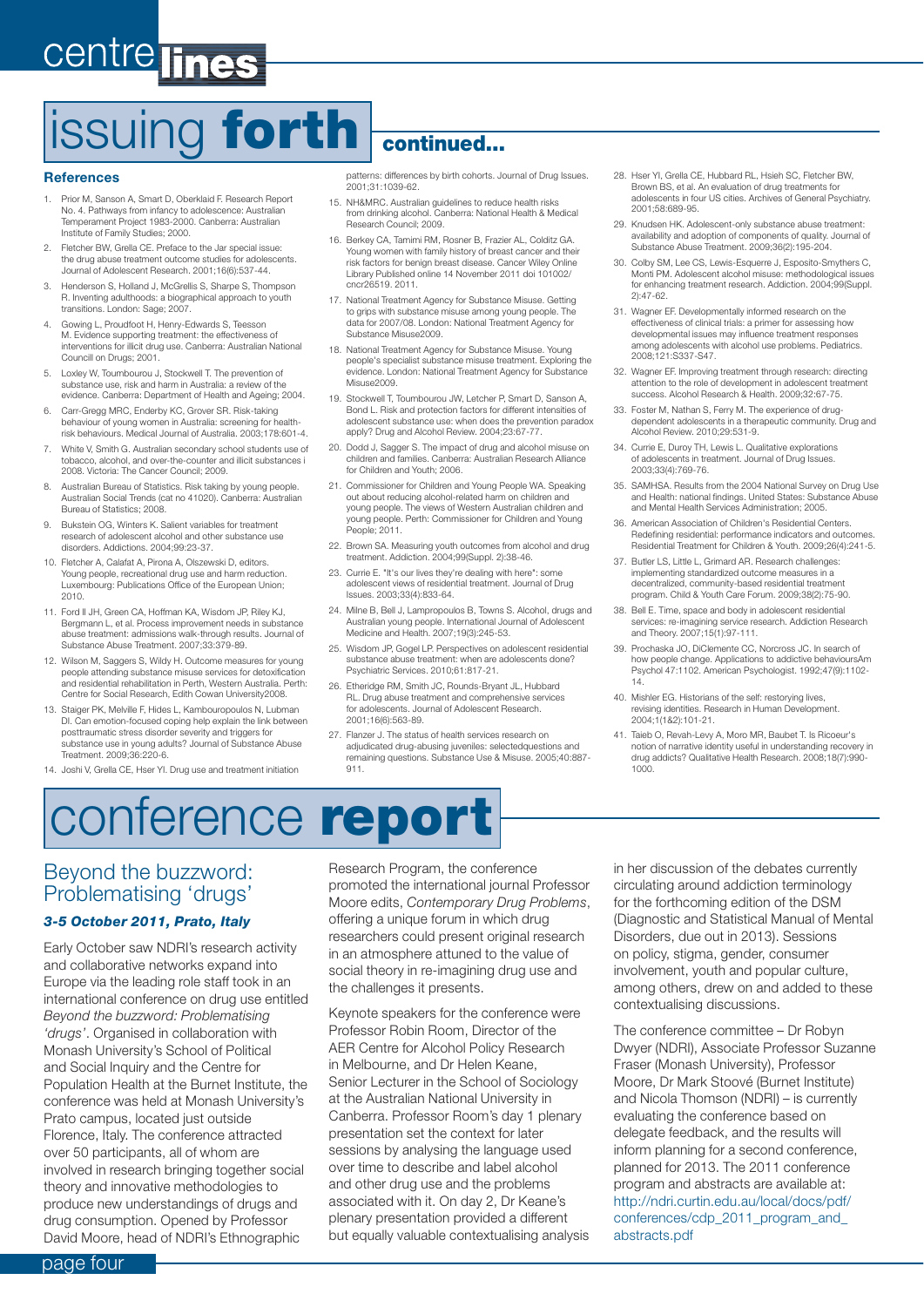# project **notes**

#### School health and alcohol harm reduction project (SHAHRP): 2011 and beyond

#### *Nyanda McBride*

**Background:** The award winning SHAHRP study was the first school alcohol harm reduction program to assess for impact on alcohol use, alcohol-related behaviours and alcohol-related harm. A series of studies from formative to dissemination have contributed to the development of SHAHRP.

The SHAHRP formative intervention research study (1996) incorporated drug education research, and information from focus groups with older secondary students reflecting on their alcoholrelated experiences, into an early version of the program. This version was piloted with students and teachers to provide an additional assessment of content, implementation and functional capacity. Subsequent longitudinal research (funded by Healthway) of the refined SHAHRP program occurred during 1997-1999 with 2300 young people in secondary schools over a 32 month period and resulted in the several significant behavioural findings (http://ndri. curtin.edu.au/research/shahrp/).

Initially dissemination through conferences and scientific publications was supported by the SHAHRP Dissemination Project (funded by AERF), where training and

resources were offered to education departments around Australia .Based on this work, SHAHRP is currently the primary alcohol resource for secondary schools in South Australia. A website was developed where information about the research and resources could be downloaded. The website has helped coordinate responses to national and international interest in the program and research.

**Current status of SHAHRP:** The study's significant behavioural findings on both harm and risky alcohol use have seen adoption of the program and research methodology extend beyond Australia. The SHAHRP behavioural findings were supported in a recent Northern Ireland replication of SHAHRP research (with cultural alterations) (Michael McKay, University of Liverpool). Behavioural findings in two separate jurisdictions, provides a strong evidence basis for a harm reduction paradigm in schools using a classroom based approach. The SHAHRP program is now conducted with 16 000 students annually in Northern Ireland. In addition to an influence on practice, SHAHRP has also contributed to policy considerations in the UK with the London School of Economics recommending SHAHRP as one of ten evidence based programs to be incorporated into UK Personal and Wellbeing Curriculum. Further research is planned in the UK with the National Institute of Health (UK) recently funding a random

control trial of SHAHRP with a parental component (2012-2015).

The SHAHRP Refresh project is currently underway in Australia. Funded by Healthway, this project incorporates input from key informants who have used the program over several years. It includes: an updated review of research evidence; updated prevalence data; the inclusion of national guidelines for young people; new harm reduction strategies based on social networking; modifications to the resource packaging to reduce teacher workload; changing the trigger visual to digital format; and changes to the website to include additional requested supportive information. This work is being undertaken without modifying the evidence basis of SHAHRP as determined by the Australian and Northern Ireland analysis of fidelity of implementation. Future work on SHAHRP in Australia will involve an update of the trigger visual; possibly a reassessment of SHAHRP impact using a shorter version of the program; and the application of SHAHRP within the Indigenous context.

Attempts to help transfer SHAHRP from research to policy and practice have been proactive and reactive and continue to grow. The fundamental public health contribution of SHAHRP is the provision of a cost effective method of reducing alcohol use and harm in young Australian, and by extrapolation, within Australian society. **cl**

# ndri **news**

#### NDRI researcher recognised as one of Australia's best

Alcohol policy expert Associate Professor Tanya Chikritzhs has been recognised as one of Australia's top researchers at the National Health and Medical Research Council annual awards ceremony in Canberra.

Tanya received an Achievement Award after her Career Development Fellowship (CDF) application was ranked first nationally in the Population Health Level 1 category. The CDF scheme aims to further develop Australian health and medical researchers early in their career, and to encourage the translation of research outcomes into practice.

Tanya leads NDRI's Alcohol Policy Research Team. She has academic qualifications in epidemiology and biostatistics, as well as 15 years' experience in alcohol research – earning her a national profile as a senior expert in her field. She has published more than 120 peer-reviewed journal articles, reports and book chapters on evaluations of alcohol policy and alcohol epidemiology.

In presenting the NHMRC awards, Minister for Mental Health and Ageing, Mark Butler said:

"Through these awards, Australia's peak body for health and medical research recognises the innovation and achievement of Australia's leading health and medical researchers."

"I congratulate the award recipients on their achievements and encourage all Australians to acknowledge the hard work and dedication of these researchers as they strive to improve the health of all Australians."

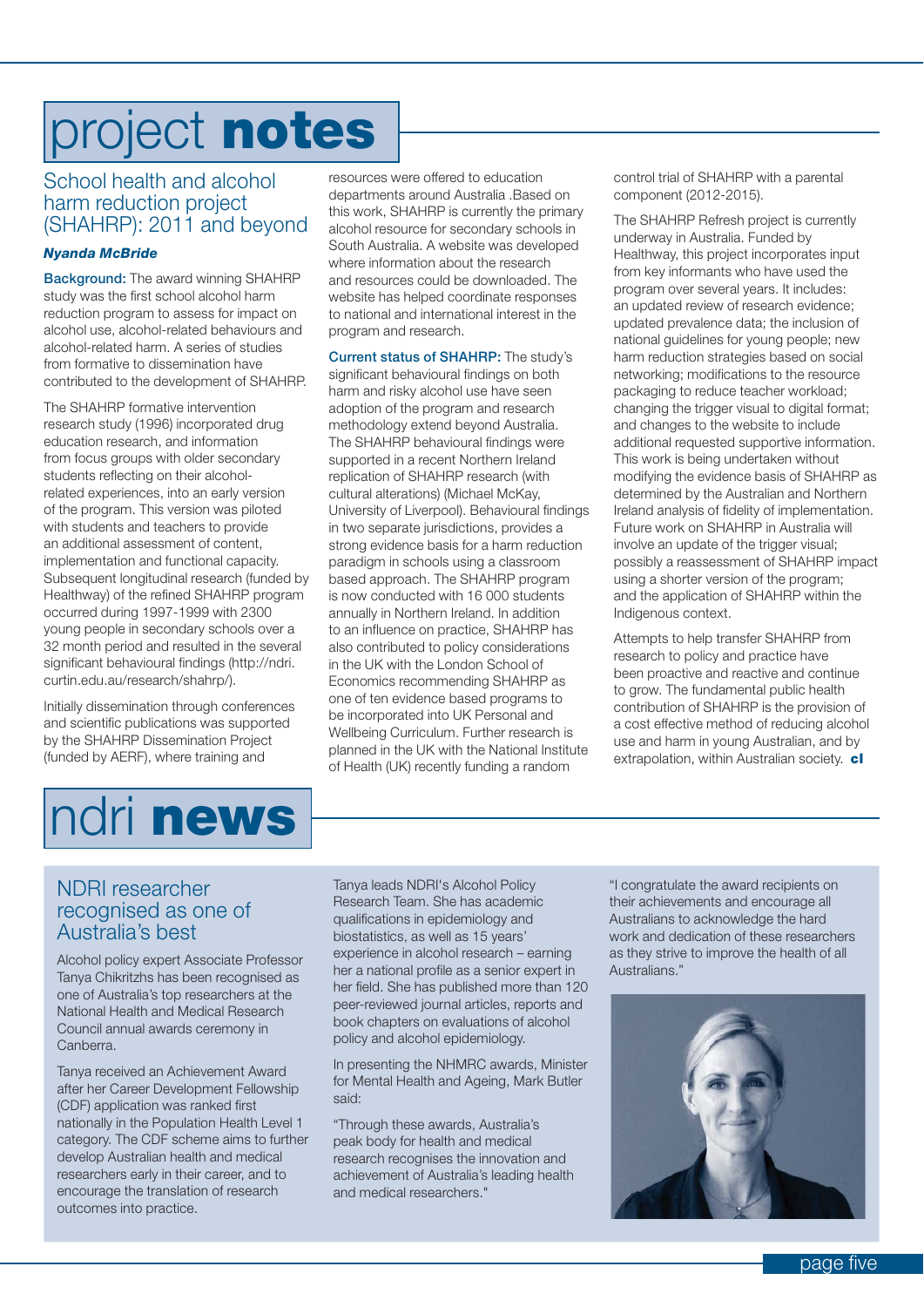### centre lines

# ab**stracts**

#### Evidence of increasing age of onset of cannabis use among younger Australians

#### *Simon Lenton, Wenbin Liang and Tanya Chikritzhs*

#### Addiction, 2011, DOI: 10.1111/j.1360- 0443.2011.03673.x

**Aim:** To determine whether declines in the prevalence of cannabis use in Australia have been accompanied by changes in age of onset of cannabis use. **Design:** A retrospective cohort study. To account for right censoring error we contrasted the mean age of onset for comparable age groups across the four surveys conducted from 1998 to 2007. Kaplan-Meier failure graphs were used to describe how the cumulative risk of first use of cannabis varied across birth cohorts born from 1947 to 1993. **Setting:** Australian data collected in the nationally representative, triennial, National Drug Strategy Household Surveys (NDSHS). **Participants:** A total of 88,268 Australian household residents aged 14yrs and older. **Measurements:** Lifetime use of cannabis and age of first use. **Findings:** For respondents under the age of 20yrs, mean age of first use of cannabis has increased from 14.6yrs in 1998 to 15.2yrs in 2007. **Conclusions:** The decline in cannabis use prevalence that has occurred since 1998 in Australia has been accompanied by an increase in age of first use among those aged under 20yrs.

#### Revealing the link between licensed outlets and violence: counting venues versus measuring alcohol availability

#### *Wenbin Liang and Tanya Chikritzhs*

Drug and Alcohol Review, 2011, 30, (5), pp 524-35

**Introduction and aims:** Associations between alcohol-related harms and numbers of outlets at the neighbourhood level have been demonstrated; however, the degree to which alcohol consumption or sales plays a part in levels of violence is not clear. This has contributed to uncertainty regarding the actual mechanisms by which outlet density may influence levels of violence. This ecological crosssectional study investigated the effect of outlet numbers and alcohol sales on the risk of assault in Western Australia. **Design and methods:** For 2000/2001, information on type, number and wholesale alcohol purchases of all licensed outlets

in operation, police-reported assault offences, socioeconomic/demographic data were obtained from official sources. Multivariate negative binomial regression was applied at local government area level in order to assess associations between outlet density, alcohol sales and violence occurring in both licensed and domestic settings. **Results:** Average alcohol sales volume per off-site outlet was significantly associated with all measures of assault. Numbers of on-site outlets significantly predicted violence with the exception of assaults occurring at residential premises. Alcohol sales from off-site outlets predicted violence occurring at on-site outlets. **Discussion and conclusions:** The link between on-site outlets and violence may be primarily underpinned by negative amenity effects while off-site outlet effects occur via increased availability. Alcohol sales volumes from off-site outlets influence levels of violence, which occur at both licensed and residential settings. The substantial and wide-ranging effects of liquor stores on alcohol-related harms may have been underestimated in the literature and by policy makers.

#### Guidelines for pregnancy: What's an acceptable risk, and how is the evidence (finally) shaping up?

#### *Colleen O'Leary and Carol Bower*

#### Drug and Alcohol Review, 2011, DOI: 10.1111/j.1465-3362.2011.00331

**Issues:** The lack of consensus about whether low to moderate levels of prenatal alcohol exposure are a risk factor for fetal development has generated considerable debate about what advice policies and guidelines should provide. **Approach:** This paper reviews the evidence from systematic reviews and meta-analyses examining the risk from low and moderate levels of prenatal alcohol exposure, along with the results of articles published 2009–2010, after the reviews. **Key Findings:** The reported significant effects from low levels of prenatal alcohol exposure are likely due to methodological issues such as confounding and/ormisclassification of exposure or outcome and there is no strong research evidence of fetal effects from low levels of alcohol exposure.However, harm is well-documented with heavy exposure and moderate levels of exposure, 30–40 g per occasion and no more than 70 g per week, have been demonstrated to increase the risk of child behaviour problems.

**Implications:** With such a small margin before there is increased risk to the fetus, it would be morally and ethically unacceptable for policies and guidelines to condone consumption of alcohol during pregnancy. Not all women will follow this advice and some women will inadvertently consume alcohol prior to pregnancy awareness requiring non-judgmental counselling and the provision of rational advice about the likelihood of risk to the fetus. **Conclusions:**  The policy advice that 'the safest choice for pregnant women is to abstain from alcohol during pregnancy' should be maintained. However, the abstinence message needs to be presented in a balanced and rational manner to prevent unintended negative consequences.

#### Does light alcohol consumption during pregnancy improve offspring's cognitive development?

#### *Wenbin Liang and Tanya Chikritzhs*

Medical Hypotheses, 2011, DOI:10.1016/j.mehy.2011.09.043.

We posit that: (i) light alcohol consumption during pregnancy does not improve the cognitive development of human offspring and (ii) observational study outcomes indicating apparent protective effects arise from residual confounding due to socioeconomic status. Our hypotheses counter emerging hypotheses apparent in the epidemiological literature that light alcohol consumption during pregnancy improves offspring's cognitive development. Determining the plausibility of this proposition is important given its potential to influence women's alcohol consumption behavior during pregnancy. However, given ethical concerns, it is unlikely that a randomized control trial will be conducted to test this hypothesis. The veracity of alcohol's purported positive effect on cognitive development is therefore explored here by comparing research evidence on light alcohol consumption to the evidence for folate and DHA supplementation intake during pregnancy. An alternative approach for further testing this hypothesis in observational studies is also suggested. **cl**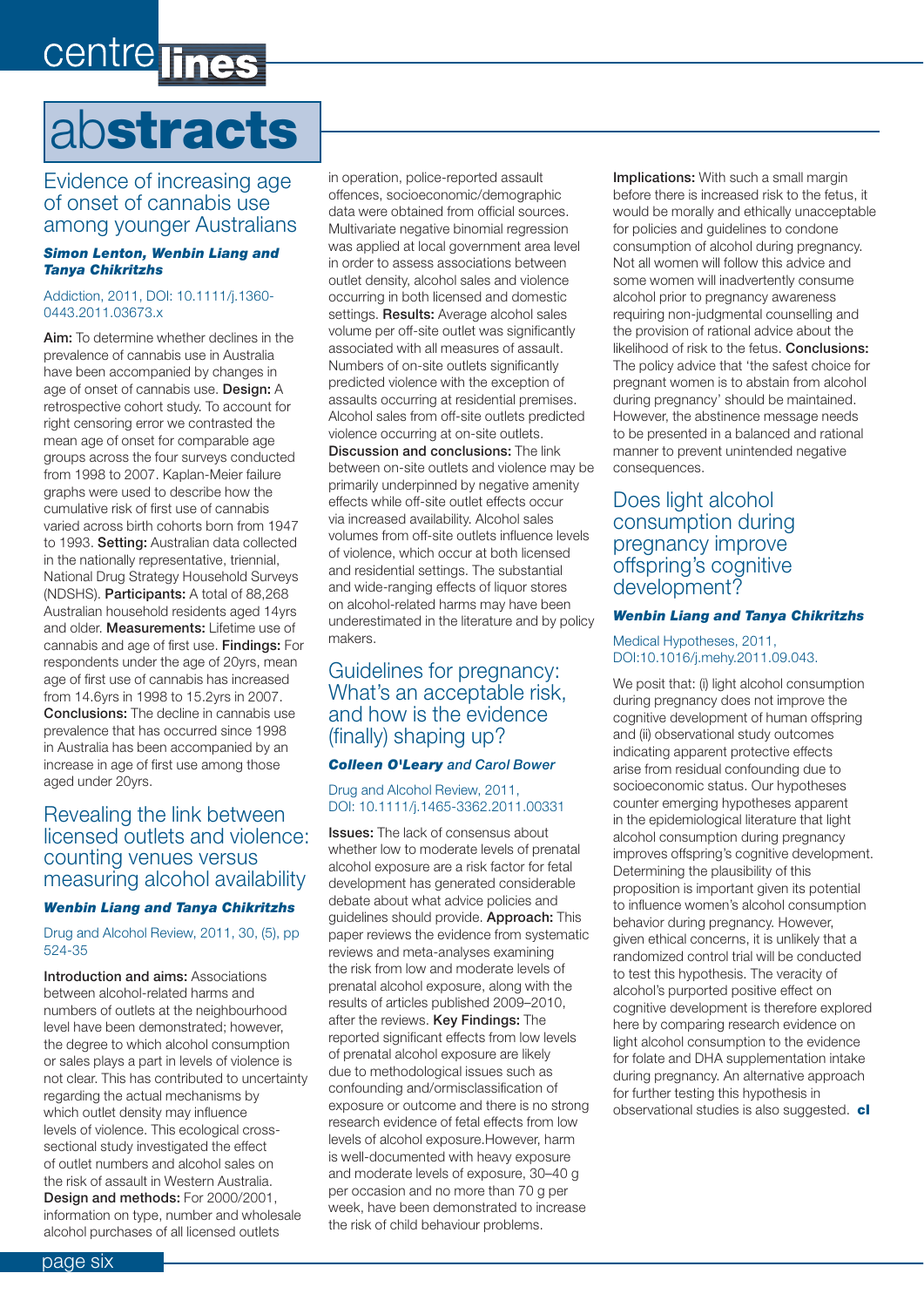# recent **publications**

### Monographs and Technical Reports

**Butler, T.G., Lim D., and Callander, D.** (2011) *National prison entrants' bloodborne virus and risk behaviour survey report 2004, 2007 and 2010.* Kirby Institute, University of New South Wales, Sydney, NSW and National Drug Research Institute, Curtin University, Perth, Western Australia.

**Cercarelli, R., Allsop, S., Evans, M. and Welander, F.** (2011) *Reducing alcohol-related harm in the workplace, an evidence review: full report* (Creating Healthy Workplaces evidence review series). Victorian Health Promotion Foundation (VicHealth), Carlton, Australia.

**Saggers, S. and Stearne, A. (2011)** *Evaluation of the Jaru Pirrjirdi suicide prevention project: final report*. National Drug Research Institute, Curtin University, Perth, Western Australia.

**Saggers, S. and Stearne, A.** (2011) *Palka-Jarrija: enhancing capacity management.* National Drug Research Institute, Curtin University, Perth, Western Australia.

### Published Articles, Chapters and Books

**Barratt, M.J.** (2011) A trip down the Silk Road. Injecting Advice. injectingadvice.com/ articles/guestwrite/247-monicabarrat

**Barratt, M.J.** (2011) Drugs and information and communication technologies. DrugInfo, 9, (1), pp. 2.

**Breen, L., Wildy, H. and Saggers, S.** (2011) Challenges in implementing wellness approaches in childhood disability services: views from the field, 58, pp. 137-153.

**Dwyer, R.** (2011) The social life of smokes: Processes of exchange in a heroin

marketplace. In Fraser, S. and Moore, D. (eds.) The drug effect: Health, crime and society. Cambridge University Press, Melbourne, pp 19-34.

**Fraser, S.** (2011) Beyond the 'potsherd': The role of injecting drug use-related stigma in shaping hepatitis C. In Fraser, S. and Moore, D. (eds.) The Drug Effect: Health, Crime and Society. Cambridge University Press, Melbourne, pp 91-105.

**Fraser, S. and Moore, D.** (eds.) (2011) The Drug Effect: Health, Crime and Society. Cambridge University Press, Melbourne.

**Fraser, S. and Moore, D.** (2011) Constructing drugs and addiction. In Fraser, S. and Moore, D. (eds.) The Drug Effect: Health, Crime and Society. Cambridge University Press, Melbourne, pp 1-16.

**Fraser, S. and Moore, D. (2011)** Governing through problems: The formulation of policy on amphetamine-type stimulants (ATS) in Australia. International Journal of Drug Policy, 22, (6), pp 498– 506.

**Lenton, S., Liang, W. and Chikritzhs, T.N.** (2011) Evidence of increasing age of onset of cannabis use among younger Australians. Addiction. "Postprint"; doi: 10.1111/j.1360-0443.2011.03673.x

**Liang, W. and Chikritzhs, T.N.** (2011) Affective disorders, anxiety disorders and the risk of alcohol dependence and misuse. British Journal of Psychiatry, 199, (3), pp 219-24.

**Liang, W. and Chikritzhs, T.N.** (2011) Does low level alcohol consumption during pregnancy improve offspring's cognitive development? Medical Hypotheses. doi:10.1016/j.mehy.2011.09.043.

**Liang, W. and Chikritzhs, T.N.** (2011) Obstetric conditions and risk of first ever mental health contact during infancy, childhood and adolescence. Midwifery. doi:10.1016/j.midw.2011.06.003

#### **The Drug Effect: Health, Crime and Society**

#### Edited by Suzanne Fraser, Monash University and David Moore, NDRI, Curtin University

This textbook offers new perspectives on critical debates in the field of alcohol and other

drug use. It explores social and cultural meanings of drug use and analyses law enforcement and public health frameworks and objectives related to drug policy and service provision.

- Written by international leaders in the field of drug use and emerging scholars working at the cutting edge of research.
- Offers individual pieces and an overarching critical analysis for use both as a research resource and as a teaching tool.
- Provides fresh, new perspectives on critical debates.

Paperback • Sept 2011 • AUD\$59.95 • ISBN 9780521156059 Cambridge University Press · www.cambridge.edu.au



**Liang, W. and Chikritzhs, T.N.** (2011) Revealing the link between licensed outlets and violence: counting venues versus measuring alcohol availability. Drug and Alcohol Review, 30, (5), pp 524-35.

**Liang, W., Chikritzhs, T.N. and Lee, A.H.** (2011) Asthma and risk of injury for Australian males aged 6 to 30 years: A population-based birth cohort study. Journal of Asthma, 48, (7), pp 736-40.

**Liang, W., Lee, A.H. and Binns, C.W.**  (2011) Dietary intake of minerals and the risk of ischemic stroke in Guangdong Province, China, 2007-2008. Preventing Chronic Disease, 8, (2): A38.

**Malacova, E., Butler, T.G., Richters, J., Yap, L., Grant, L., Richards, A., Smith, A. and Donovan, B.** (2011) Attitudes towards sex: a comparison of prisoners and the general community. Sexual Health, 8, pp 355-362.

**Massey, P.D., Miller, A., Saggers, S., Durrheim, D.N., Speare, R., Taylor, K., Pearce, G., Odo, T., Broome, J., Judd, J., Kelly, J., Blackley, M. and Clough, A.R.** (2011) Australian Aboriginal and Torres Strait Islander communities and the development of pandemic influenza

containment strategies: community voices and community control. Health Policy, 103, pp 184-190.

**Moore, D.** (2011) The ontological politics of knowledge production: Qualitative research in the multidisciplinary drug field. In Fraser, S. and Moore, D. (eds.) The Drug Effect: Health, Crime and Society. Cambridge University Press, Melbourne, pp 73-88.

**Nielsen, S., Bruno, R., Lintzeris, N., Fischer, J., Carruthers, S.J. and Stoove, M.** (2011) Pharmaceutical opioid analgesic and heroin dependence: How do treatmentseeking clients differ in Australia? Drug and Alcohol Review, 30, (3), pp 291-299.

**Northcote, J.** (2011) Alcohol and the 'big night': Heavy drinking among young adults as a multi-faceted and multi-staged decision-making process. Social Science and Medicine, 72, (12), pp 2020-2025.

**O'Leary, C.M. and Bower, C.** (2011) Guidelines for pregnancy: What's an acceptable risk, and how is the evidence (finally) shaping up? Drug and Alcohol Review, http://onlinelibrary.wiley.com/doi/ 10.1111/j.1465-3362.2011.00331.x/pdf

**Small, W., Shoveller, J., Moore, D., Tyndall, M., Wood, E. and Kerr, T.** (2011) Injection drug users' access to a supervised injection facility in Vancouver, Canada: The influence of operating policies and local drug culture. Qualitative Health Research, 21, (6), pp 743-756. **cl**